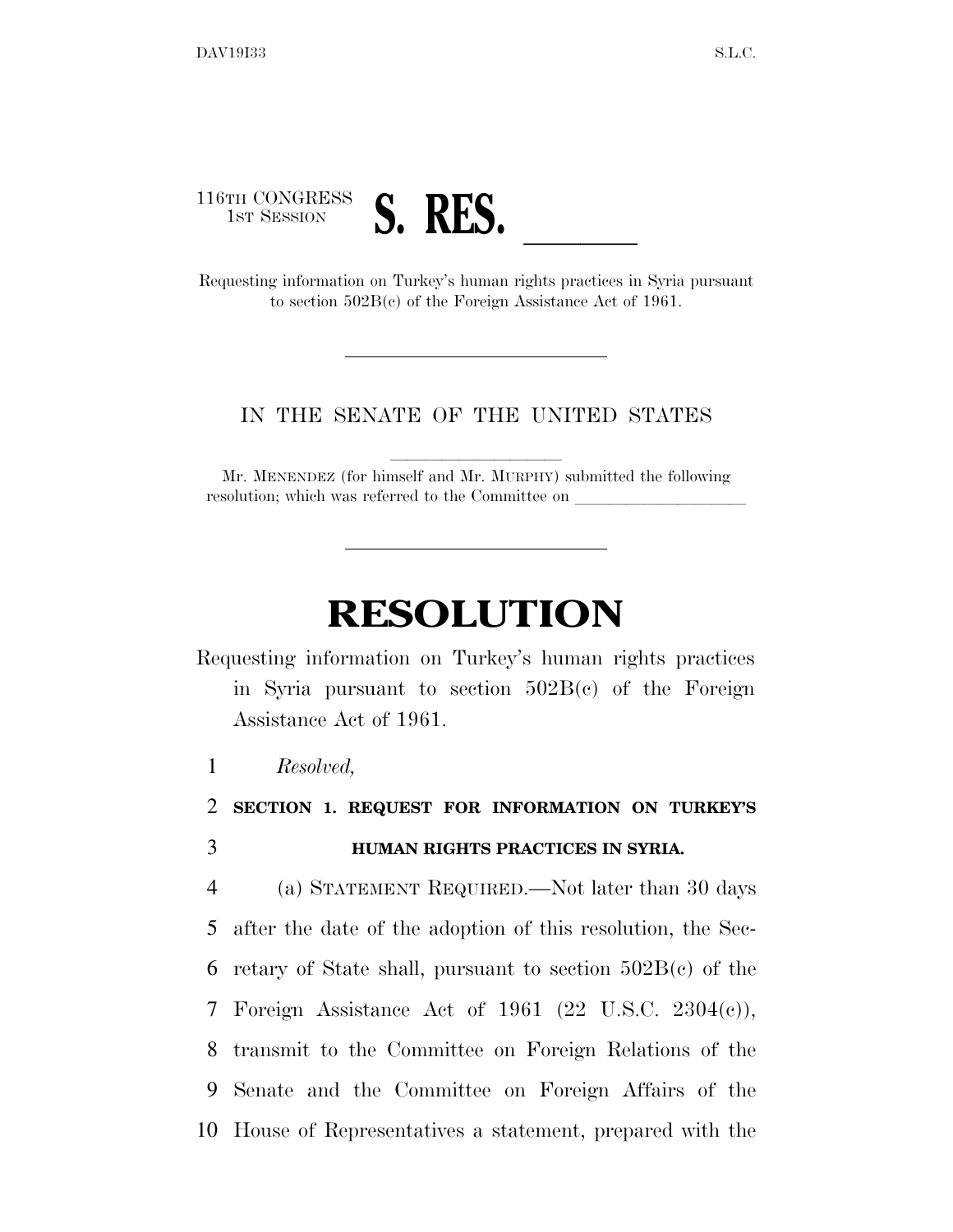assistance of the Assistant Secretary of State for Democ- racy, Human Rights, and Labor and the Office of the Legal Adviser, with respect to Turkey.

 (b) ELEMENTS.—The statement submitted under subsection (a) shall include the following elements:

 (1) All available credible information concerning alleged violations of internationally recognized human rights by the Government of Turkey, its armed forces, and associated groups and persons, in- cluding the denial of the right to life in the context of their activities in Syria caused by indiscriminate or disproportionate operations, the infliction of civil- ian casualties, and the displacement of civilian popu-lations;

 (2) A description of the steps the United States Government has taken—

 (A) to promote respect for and observance of human rights as part of Turkey's activities in Syria and discourage any practices that are inimical to internationally recognized human rights; and

 (B) to publicly or privately call attention to, and disassociate the United States and any security assistance provided for Turkey from, 25 such practices.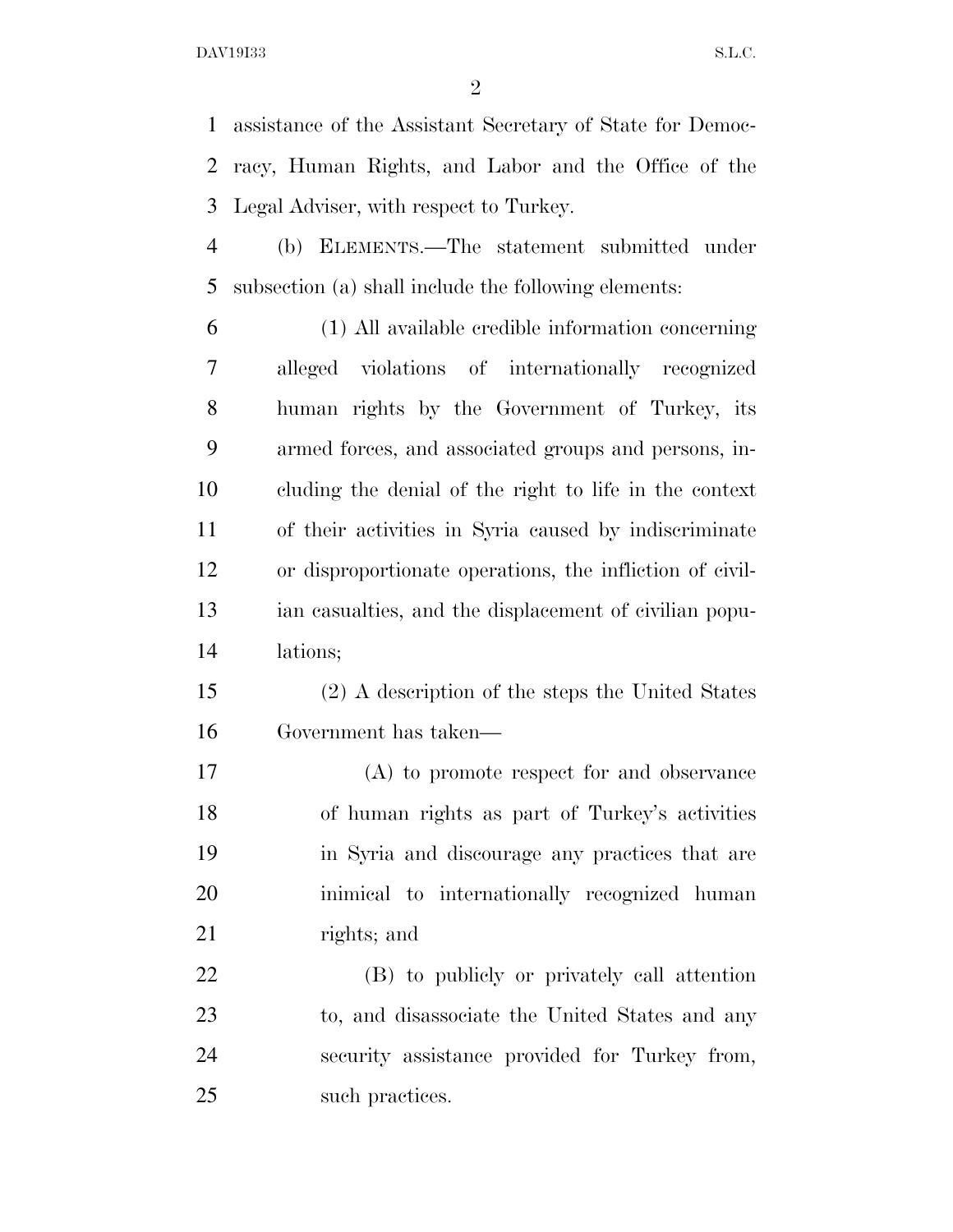DAV19I33 S.L.C.

| $\mathbf{1}$   | (3) An assessment, notwithstanding any such            |
|----------------|--------------------------------------------------------|
| $\overline{2}$ | practices, whether extraordinary circumstances exist   |
| 3              | that necessitate a continuation of security assistance |
| $\overline{4}$ | for Turkey and, if so, a description of the cir-       |
| 5              | cumstances and the extent to which the assistance      |
| 6              | should be continued (subject to such conditions as     |
| 7              | Congress may impose under section 502B of the          |
| 8              | Foreign Assistance Act of 1961 (22 U.S.C. 2304)).      |
| 9              | (4) Other information, including—                      |
| 10             | (A) an assessment from the Secretary of                |
| 11             | State of the likelihood that United States secu-       |
| 12             | rity assistance, as defined in section $502B(d)$ of    |
| 13             | the Foreign Assistance Act of 1961 (22 U.S.C.          |
| 14             | $2304(d)$ , has been and will be used in Syria;        |
| 15             | (B) a description of the extent to which               |
| 16             | the activities of the Government of Turkey, its        |
| 17             | armed forces, and associated groups or persons         |
| 18             | have-                                                  |
| 19             | (i) caused, assisted, or resulted in the               |
| 20             | release of ISIS fighters, supporters, and              |
| 21             | other extremists from detention; or                    |
| 22             | (ii) promoted conditions that support,                 |
| 23             | assist or have resulted or could result in a           |
| 24             | strengthening of the military capabilities of          |
| 25             | such fighters and extremists within Syria,             |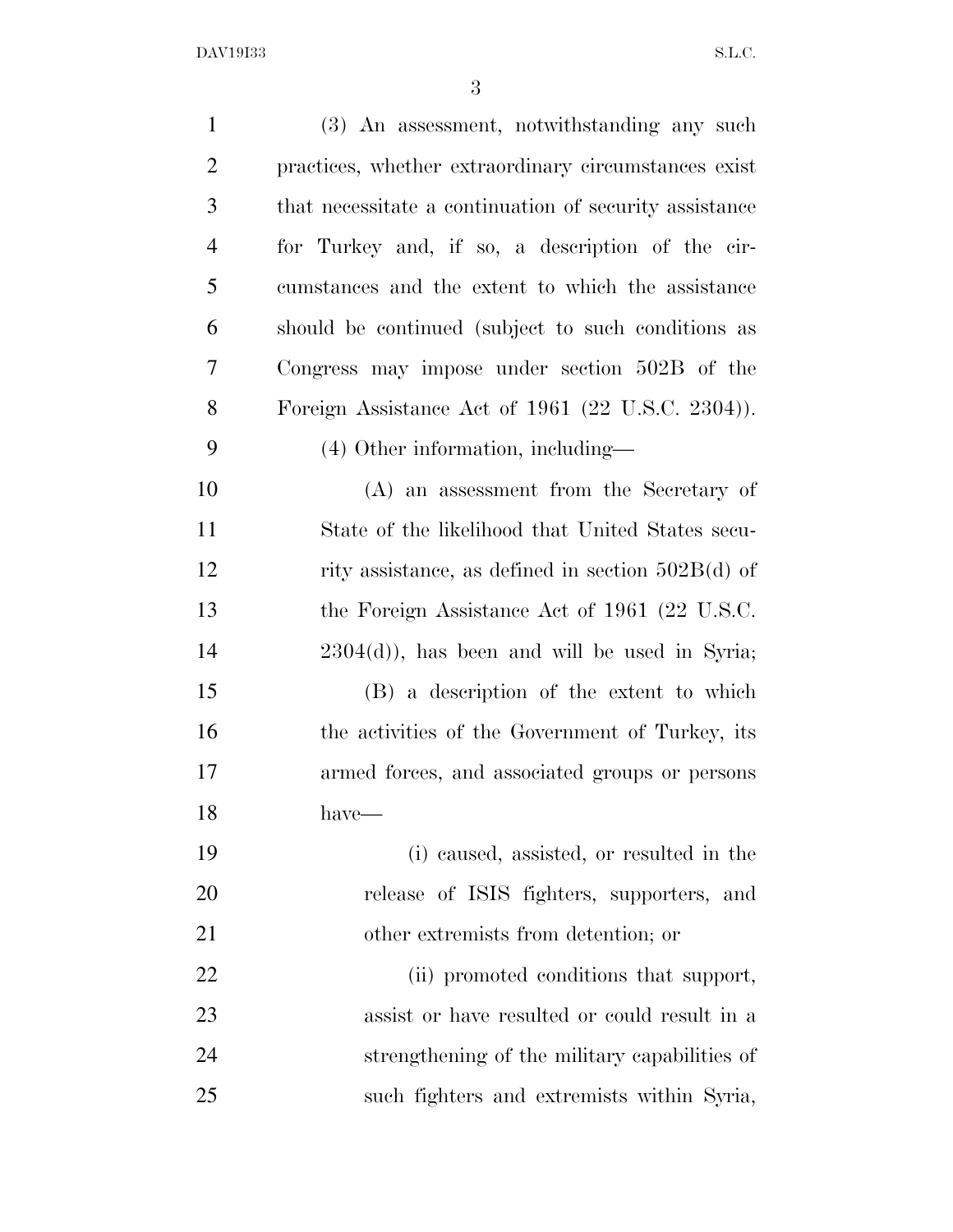DAV19I33 S.L.C.

| $\mathbf{1}$   | including the practical control over terri-       |
|----------------|---------------------------------------------------|
| $\overline{2}$ | tory;                                             |
| 3              | (C) a description of the extent to which          |
| $\overline{4}$ | such strengthening of such capabilities of ISIS   |
| 5              | and other extremist groups and persons could      |
| 6              | increase the threat to the United States, United  |
| 7              | States citizens, and United States interests,     |
| 8              | both in the United States and abroad;             |
| 9              | (D) a description of efforts by the Sec-          |
| 10             | retary of State and other United States officials |
| 11             | to persuade the Government of Turkey to cease     |
| 12             | its activities in Syria and commitments to sup-   |
| 13             | port United States and multilateral efforts to    |
| 14             | comprehensively defeat ISIS within Syria;         |
| 15             | (E) a determination whether Turkey's pur-         |
| 16             | chase and acceptance of delivery of the S-400     |
| 17             | missile system from the Russian Federation        |
| 18             | constitutes a "significant transaction" pursuant  |
| 19             | to section 231 of the Countering America's Ad-    |
| 20             | versaries Through Sanctions Act (22 U.S.C.        |
| 21             | 9525;                                             |
| 22             | (F) a description of any actions by the           |
| 23             | Government of Turkey to forcibly repatriate       |
| 24             | Syrian refugees; and                              |
|                |                                                   |